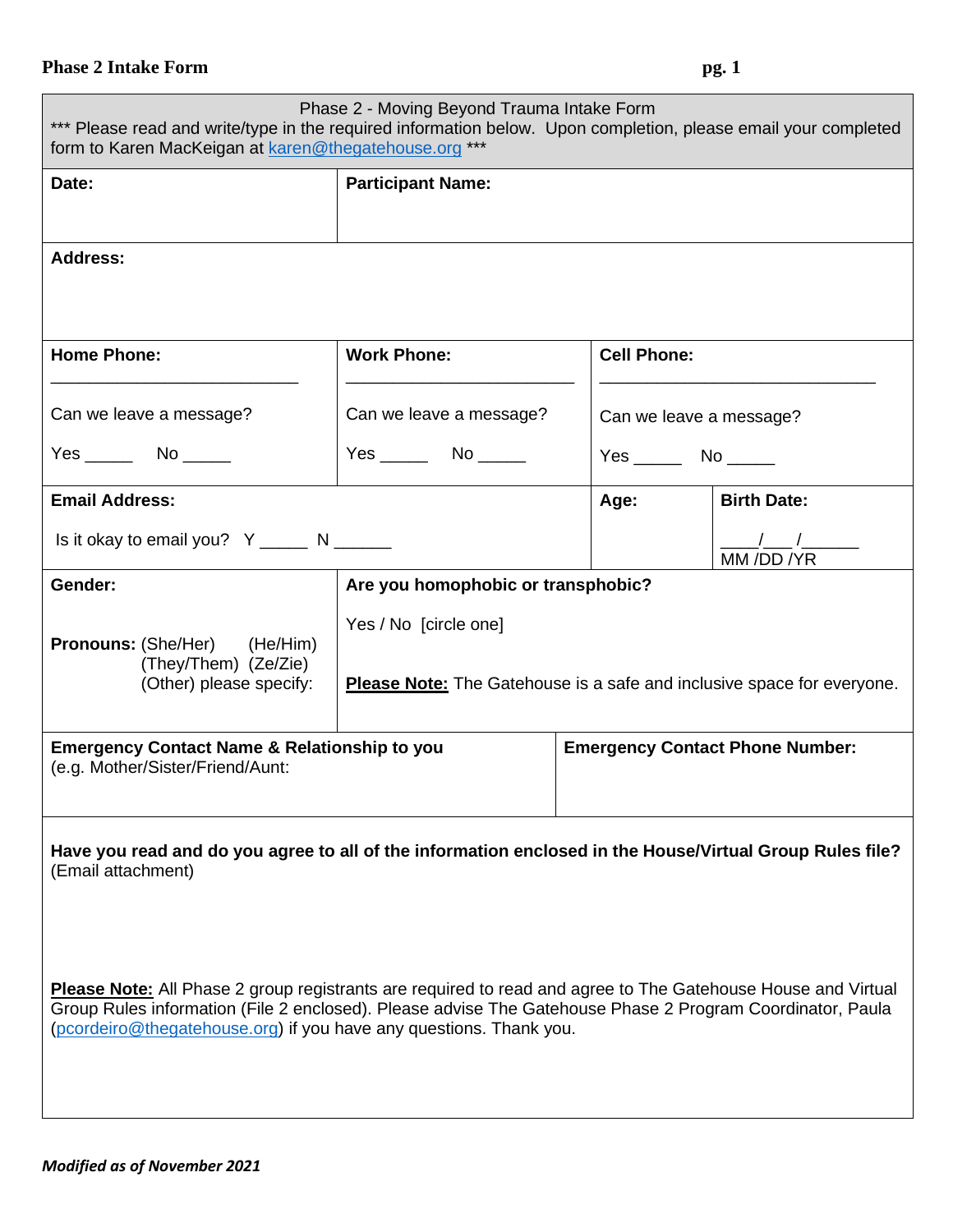| What are some of the areas of your life that you want to transform?                                        |  |  |  |  |
|------------------------------------------------------------------------------------------------------------|--|--|--|--|
|                                                                                                            |  |  |  |  |
|                                                                                                            |  |  |  |  |
|                                                                                                            |  |  |  |  |
| What do you hope to get out of the Phase 2 program process?                                                |  |  |  |  |
|                                                                                                            |  |  |  |  |
|                                                                                                            |  |  |  |  |
| What are some strategies or strengths that you have that are helpful to you in your healing journey?       |  |  |  |  |
|                                                                                                            |  |  |  |  |
|                                                                                                            |  |  |  |  |
|                                                                                                            |  |  |  |  |
| What do you do for self-care in terms of physical, social, psychological and spiritual areas of your life? |  |  |  |  |
|                                                                                                            |  |  |  |  |
|                                                                                                            |  |  |  |  |
|                                                                                                            |  |  |  |  |